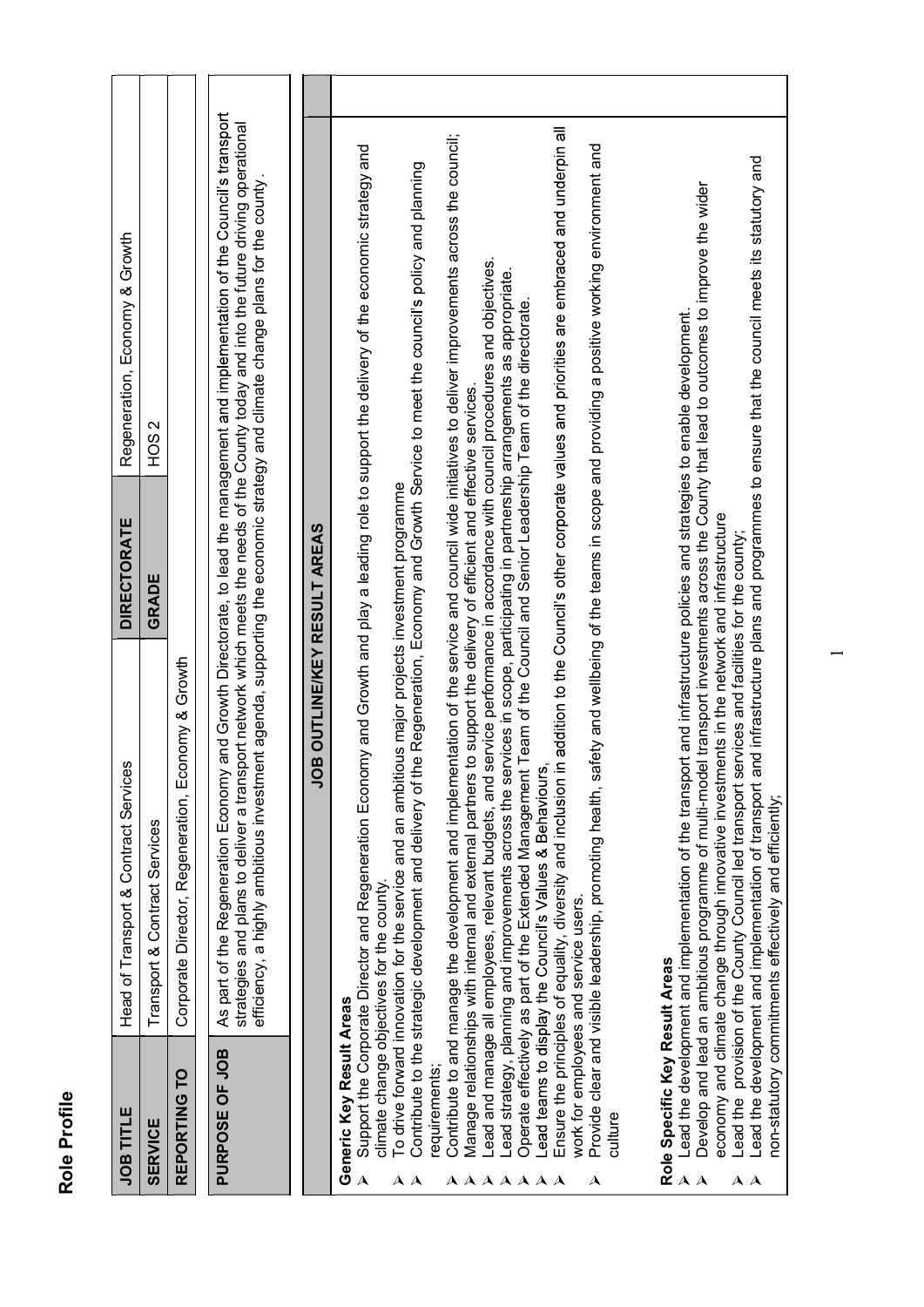|                     | Lead the management and development of the council's care connect service including the telecare service and the provision of a single point of  |  |
|---------------------|--------------------------------------------------------------------------------------------------------------------------------------------------|--|
|                     | access (SPA) out of hours in partnership with the NHS                                                                                            |  |
|                     | Lead on the provision of subsidised and commercial public transport services led by the County Council including school transport and subsidised |  |
| transport services. |                                                                                                                                                  |  |
|                     | Lead the management of the monitoring of strategic CCTV cameras in partnership with community safety and the Police;                             |  |
|                     | Lead the provision and management of a variety of transport related services to the council and other agencies,                                  |  |
|                     | Lead on engagement in public transport and sustainable transport.                                                                                |  |
|                     |                                                                                                                                                  |  |

- 
- 
- 
- 
- 

|              | the regional transport strategy and investments including the North East Transport Authority Network<br>Lead on the provision of subsidised and commercial public transport services led by the County Council including school transport and subsidised<br>Lead the development and implementation of speed management and road safety strategies and schemes in collaboration with external partners;<br>Lead the management and development of the council's care connect service including the telecare service and the provision of a single point of<br>Lead the management and delivery of road safety services and initiatives, including school crossing patrols, child pedestrian training, bike-ability<br>The corporate specialist provider of integrated passenger transport services for Adult and Health Services, Health and other partners.<br>of transport related services to the council and other agencies, | <b>SERVICE AREA/TECHNICAL COMPETENCIES REQUIRED</b>                   | Knowledge of relevant legislation, statutory frameworks, good<br>Developing others - to coach or mentor others to achieve<br>Strategic thinking - balancing today's expectations and<br>Business acumen - the ability to make good business<br>requirements with the future opportunities, issues and<br>concerns that may affect business results tomorrow<br>Analytical thinking and industry awareness<br>practice and government policy initiatives<br>judgements and decisions<br>Infrastructure Delivery<br>Transport Planning<br>Transport Strategy<br>Service/Technical<br>their best<br>Leadership<br>$A$ $A$<br>$\blacktriangle$<br>A<br>$\mathbf{\lambda}$<br>A<br>A<br>æ                                                                                                           |
|--------------|----------------------------------------------------------------------------------------------------------------------------------------------------------------------------------------------------------------------------------------------------------------------------------------------------------------------------------------------------------------------------------------------------------------------------------------------------------------------------------------------------------------------------------------------------------------------------------------------------------------------------------------------------------------------------------------------------------------------------------------------------------------------------------------------------------------------------------------------------------------------------------------------------------------------------------|-----------------------------------------------------------------------|------------------------------------------------------------------------------------------------------------------------------------------------------------------------------------------------------------------------------------------------------------------------------------------------------------------------------------------------------------------------------------------------------------------------------------------------------------------------------------------------------------------------------------------------------------------------------------------------------------------------------------------------------------------------------------------------------------------------------------------------------------------------------------------------|
| Role Profile | Lead the management of the monitoring of strategic CCTV cameras in partnership with community safety and the Police;<br>Work with central government on behalf of the County Council to achieve strategic outcomes<br>Lead on engagement in public transport and sustainable transport.<br>access (SPA) out of hours in partnership with the NHS;<br>Work with regional partners to shape and deliver<br>Lead the provision and management of a variety<br>programmes and training in schools.<br>Rail, regional bus operations.<br>transport services.<br>$\blacktriangle$<br>$\boldsymbol{\lambda}\ \boldsymbol{\lambda}\ \boldsymbol{\lambda}\ \boldsymbol{\lambda}\ \boldsymbol{\lambda}\ \boldsymbol{\lambda}$<br>$\blacktriangle$<br>A<br>A                                                                                                                                                                                | QUALIFICATIONS, SKILLS, KNOWLEDGE AND EXPERIENCE REQUIRED FOR<br>POST | Ability to assemble and comprehend complex information and present to<br>Strategy awareness and ability to integrate transport with wider priorities<br>range of technical and non-technical audiences in an appropriate format<br>Knowledge of local authority legislation, committees and procedures<br>Relevant professional qualification at degree level or equivalent<br>High level problem solving, financial control and organisation<br>Significant political and organisational awareness<br>Transport planning and development<br>Major Scheme project management<br>Leadership and team building<br>Technology and innovation<br><b>Education &amp; Qualifications</b><br>Knowledge<br>Skills<br>$\lambda$<br>$\boldsymbol{\mathsf{A}}$<br>$\boldsymbol{\lambda}$<br>$A A A$<br>AA |